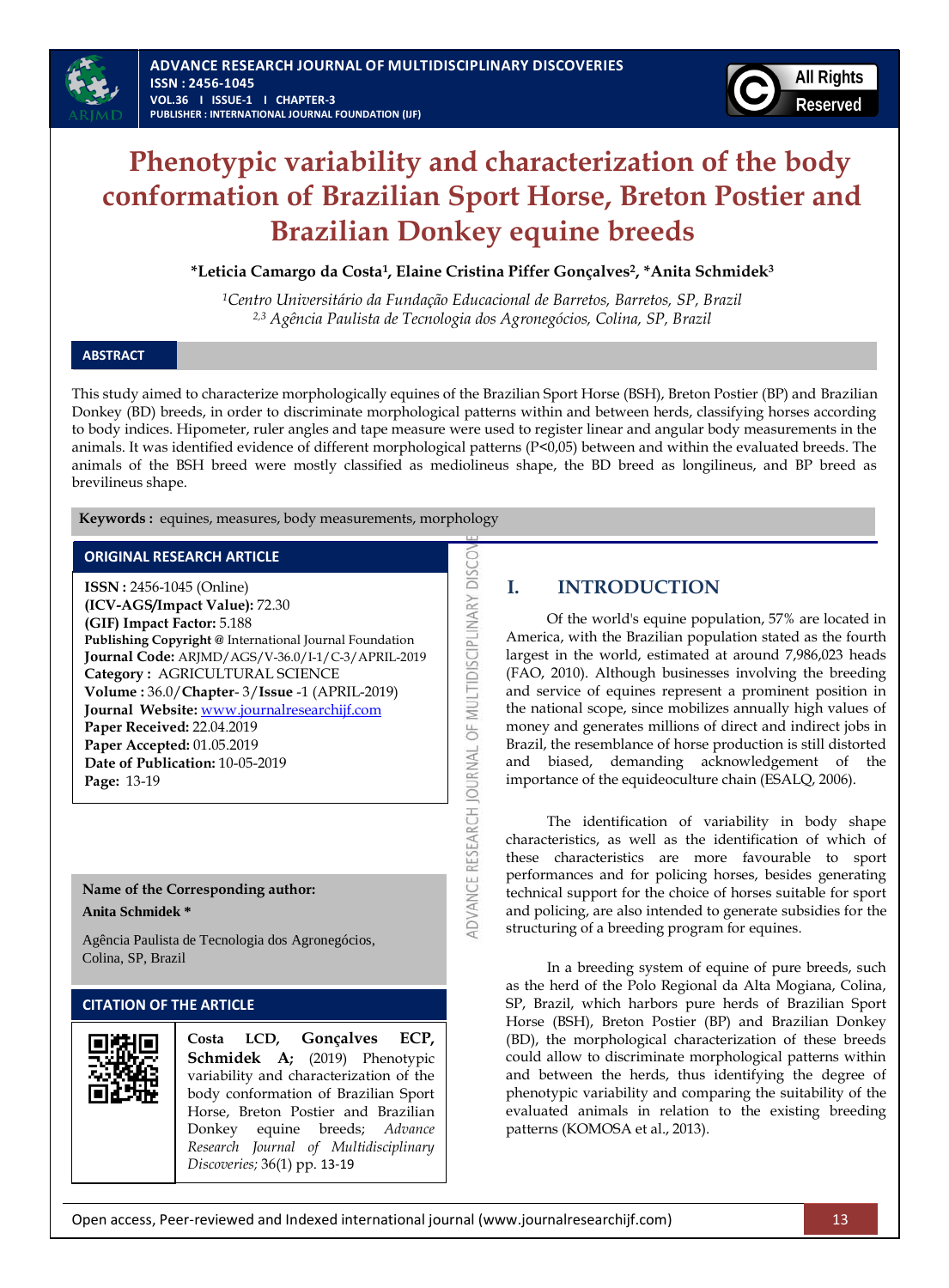The general objective was to characterize morphologically equines from the Brazilian Sport Horse, Breton Postier and Brazilian Donkey breeds, belonging to the flock of the Polo Regional da Alta Mogiana, and, specifically, aimed to discriminate morphological patterns within and between the breeds, classifying the equines according to their indexes.

## **II. MATERIALS AND METHODS**

The evaluations were carried out at the Polo Regional da Alta Mogiana Research Station, located in Colina, São Paulo State, Brazil.

Body measurements were collected on 204 equines. Of these, 158 were of the Brazilian Sport Horse Breed, 20 Breton Postier breed, 22 Brazilian Donkey breed. Overall, 380 body measurements were collected at the ages: at birth, weakly for the first month of age, monthly until the sixth month of age, and then with 12, 24, 30 and 36 or more months of age.

The linear and angular measures, relevant in the corresponding references, were collected according to previously used methodologies (CABRAL et al., 2004a; PINTO et al., 2005; GODOI et al., 2013), considering the following measures, with respective descriptions:

OVERII

**DISC** 

INARY

MULTIDISCIPLI

**JAWAL** 

RESEARCH

ANCE

Height at the withers -the vertical distance from the highest point of the interscapular region, defined by the spinous processes of the 5th and 6th thoracic vertebra, to the ground;

Height at the rump - vertical distance from the highest point on the sacral tuberosity to the ground;

Distance olecranon-ground - the vertical distance from the tuberosity of the olecranon to the ground;

Neck length - the linear distance between the cranial portion of the lateral side of the atlas wing and the midpoint of the cranial border of the scapula;

Distance shoulder-fetlock - distance from the central area of the scapulohumeral joint to the middle third of the lateral face of the metacarpophalangeal joint of the thoracic limb;

Forearm length - distance from the central area of the humeroradial joint to the lateral third of the carpal joint;

Arm length - the distance between the outer tuberosity of the humerus and the tuberosity of the olecranon;

Front pastern length - distance from the lateral mid-third of the carpal joint to the middle third of the lateral side of the metacarpophalangeal joint of the thoracic limb;

Front cannon bone length- distance from the middle third of the lateral side of the metacarpophalangeal joint to the lateral aspect of the proximal interphalangeal joint of the left thoracic;

Leg length - distance from the medial-lateral point of the femorotibial to the lateral-medial third of the tarsal joint;

Rear cannon bone length - distance from the medial-lateral third of the tarsal joint to the middle third of the lateral aspect of the metatarsophalangeal joint of the pelvic limb;

Rear pastern length - distance from the middle third of the lateral side of the metatarsophalangeal joint to the lateral side of the proximal interphalangeal joint of the left pelvic limb;

Forearm perimeter - circumference measurement in the median region of the ulnar radius;

Carpal perimeter - a measure of circumference in the median region of the carpus;

Metacarpal perimeter - a measure of the circumference in the medial region of the metacarpal bones;

Thoracic perimeter - a measure of the circumference in the narrower portion of the thorax, caudally at the withers, in the dorsal portion of the last thoracic vertebrae and ventrally in the caudal third of the sternum;

Smaller trunk - the distance between the greater tuber of the humerus and the coxal tuber of the ileum;

Greater trunk - the distance between the greater tuber of the humerus and the ischiatic tuberosity;

Calcaneus height - distance from the distal prominence of the calcaneus to the ground;

The angular measurements considered are defined by the intersection of lines based on anatomical points, as described by Godoi et al. (2013):

Shoulder-arm angle - the caudal angle formed by the intersection of the line between the dorsal portion in the cartilage of the scapula and the central area of the scapulohumeral joint with the line between the central areas of the scapulohumeral and humeral-radial joints;

Humeral radial angle - the cranial angle formed by the intersection of the line between the central area of the scapulohumeral joint and the central area of the humeral radial joint with the line between the central area of the humeral radial joint and the lateral middle third of the carpal joint;

Metacarpophalangeal angle - cranial angle formed by the intersection of the line between the lateral middle third of the carpal joint and the point of the middle third of the lateral face of the metacarpophalangeal joint with the line between the point of the middle third of the lateral face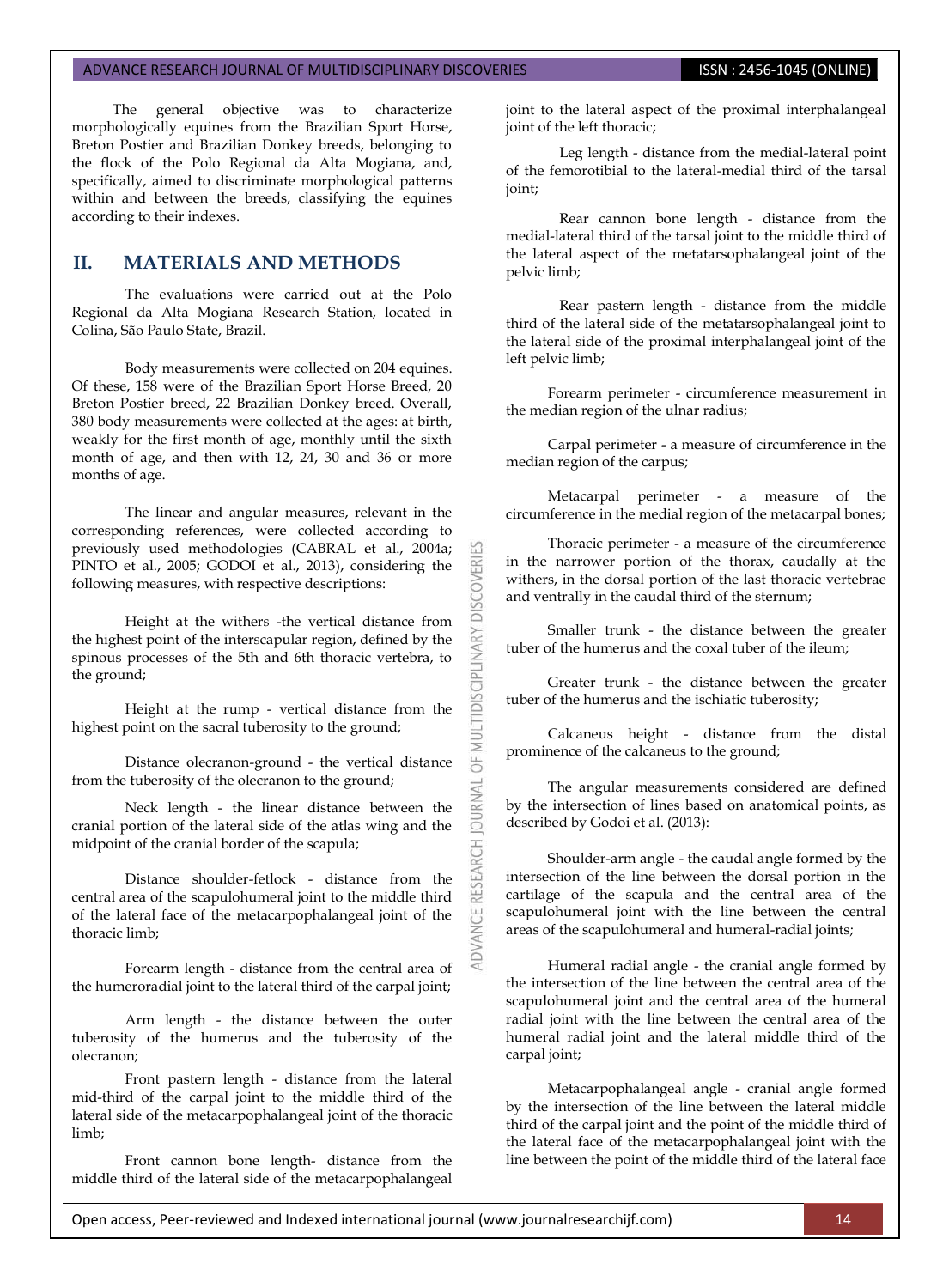of the metacarpophalangeal joint and the lateral face of the proximal interphalangeal joint of the left thoracic;

Scapula-ground angle - the caudal angle formed by the intersection of the line between the dorsal portion in the cartilage of the scapula and the central area of the scapulohumeral joint with the line of the horizontal plane;

Coxal-ground angle - the cranial angle formed by the intersection of the line between the ventral midpoint of the lateral face of the coxal tuberosity and the medial region of the major trochanter of the femur, in the coxo-femoral joint with the horizontal plane;

Coxo-femoral angle - the cranial angle formed by the intersection of the line between the coxal tuberosity and the coxo-femoral joint with the line between the coxo-femoral joint and the femorotibial joint;

Femoral-tibial angle - the caudal angle formed by the intersection of the line between the coxo-femoral joint and the femorotibial joint with the line between the femorotibial and tarsal joints;

Tibial-metatarsal angle - the cranial angle formed by the intersection of the line between the femoral-tibial joint and the tarsal joint and the line between the tarsal and metatarsophalangeal joints;

Metatarsophalangeal angle - the cranial angle formed by the intersection of the line between the tarsal and metatarsophalangeal joints and the line between the metatarsophalangeal and proximal interphalangeal joints.

Measurements of mass (body weight) were obtained using equine weighing tape, linear measurements using a hypometer and a tape measure, and angular measurements using an arthrometer.

After the collection of the body measurements, the indexes were estimated in order to compare the relationships between the measures of length, perimeter and mass, reported by Cabral et al. (2004b) and described below:

Body index - relates the length of the body to the thoracic perimeter, classifying the animals into longilineus, mediolineus and brevilineus, defined by the ratio between body length and thoracic perimeter;

Dactyl-thoracic index - relates the perimeter of the cannon bone to the thoracic perimeter and indicates the relation between the mass of an animal and the limbs that support it, classifying the animals as hypermetric (heavy horses), eumetric (average horses) and hypometric (light horses), being defined by the ratio between the perimeter of the metacarpal and the thoracic perimeter;

Cannon bone load index - relates the perimeter of the third metacarpal bone to the weight and indicates the ability of the limbs to displace the body mass, defined by the ratio between the perimeter of the metacarpus and the weight.

Analyzing the adequacy of various body shape indexes, Komosa et al. (2013) defined five indexes, which are described below:

Scapula index - the ratio between arm length (distance between the outer tuberosity of the humerus and the tuberosity of the olecranon) and height at the withers;

Lower trunk index - the ratio between the distance between the outer tuberosity of the humerus and the coxal tuberosity of the ileum and height at the withers;

Major trunk index - the ratio between the distance between the outer tuberosity of the humerus and the ischial tuberosity and the height at the withers;

Cannon bone index - the ratio between the perimeter of the metacarpal and the height at the withers;

Height to length index – the ratio between the height at the withers and the length of the body

# **III. STATISTICAL ANALYSIS AND GRAPHICAL PRESENTATION**

The data were submitted to data consistency and descriptive statistics were elaborated. The body measurements were compared by means of the T-test, considering significant differences if P <0.05.

## **IV. RESULTS**

**DISCOVERI** 

TIDISCIPLINARY

NULT 5 **RNAL** pol

Table 1 presented linear and angular characteristics measured, indicating the existence of phenotypic variability in the measurements. The characteristic that presented the greatest variation was the body weight, which can be justified because it is a characteristic dependent on environmental conditions (seasonality, having in the dry period of the year a decrease in the supply of food (forage) and therefore a reduction in the weight of the animals). This fact does not occur so markedly with the other measures.

Among the equine breeds, the Breton Postier presented larger perimeters and smaller lengths comparing to the BSH breed. In general, as expected, the breed group that differed most in linear and angular measurements was the Brazilian Donkey, as it belongs to an asinine species, distinct from the equine species, to which the other breeds evaluated belong (Table 1).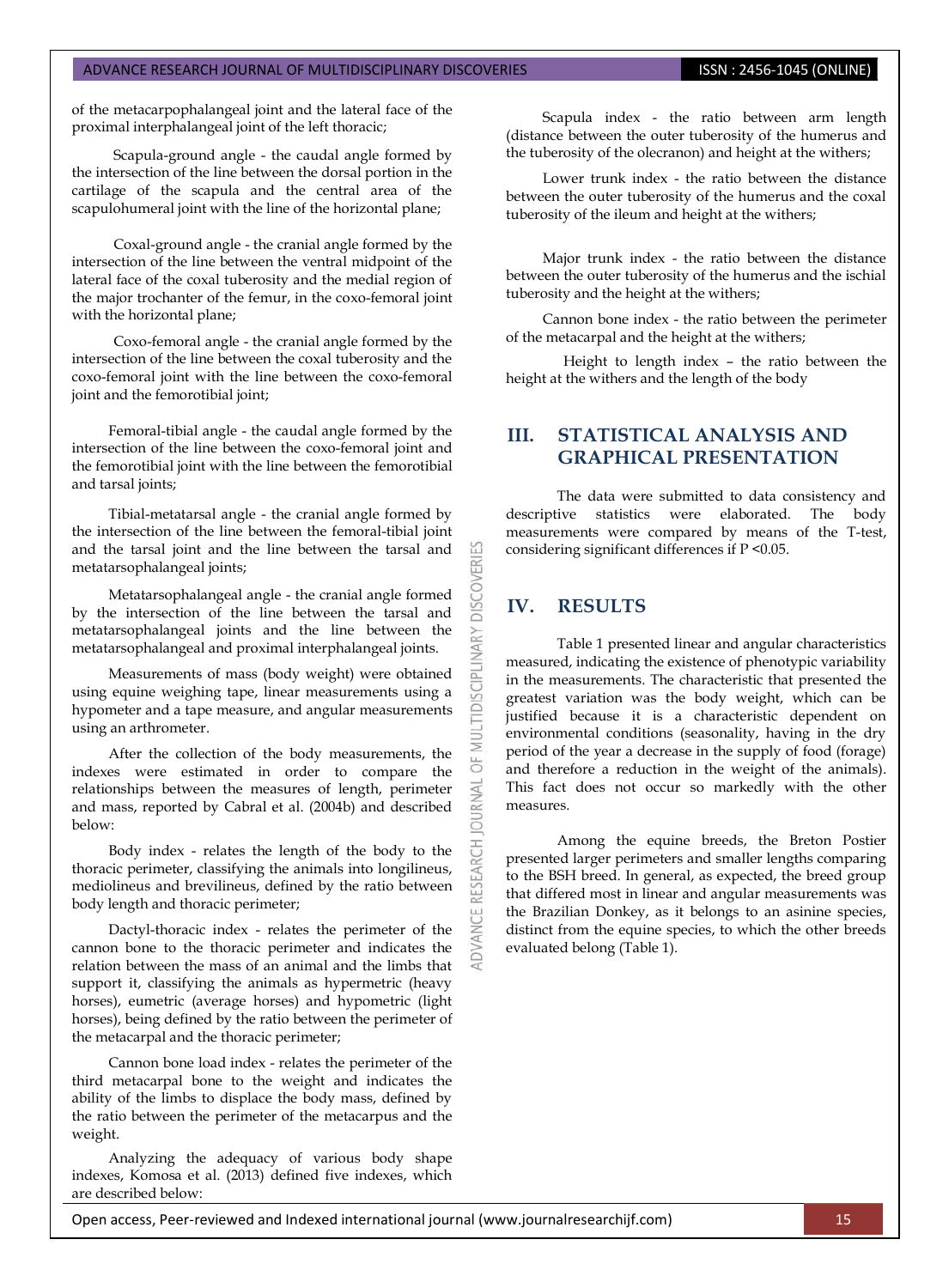Table 1. Mean, standard deviation and coefficient of variation of linear and angular measurements of adult equine of the Brazilian Sport Horse (BSH), Breton Postier (BP) and Brazilian Donkey (BD).

| Characteristic                   | <b>BSH</b>             | <b>BP</b>                            | <b>BD</b>               |
|----------------------------------|------------------------|--------------------------------------|-------------------------|
|                                  | mean±sd (CV)           | $mean \pm sd$ (CV)                   | $mean \pm sd$ (CV)      |
| <b>Body Weight</b>               | $431,4\pm74,1a(17,2)$  | 466,6±98,0a (21,0)                   | $209,0\pm35,1b(16,8)$   |
| <b>Thoracic Perimeter</b>        | $176,5 \pm 15,6a(8,8)$ | $182,4\pm 14,9a(8,2)$                | $136,5\pm7,8b(5,7)$     |
| <b>Smaller Trunk</b>             | $148,0 \pm 12,7a(8,6)$ | $145,8 \pm 10,4a(7,2)$               | $123,5\pm8,1b(6,6)$     |
| <b>Greater Trunk</b>             | $110,0 \pm 5,8a(5,3)$  | $108,7\pm7,9a(7,2)$                  | $91,5 \pm 5,5b(6,0)$    |
| Height At The Withers            | $156,1\pm8,4a(5,4)$    | $146,7\pm7,5b(5,1)$                  | $118,1\pm4,4c(3,7)$     |
| Height At The Rump               | $156,4\pm7,6a(4,9)$    | $148,1\pm5,6b(3,8)$                  | $123,9 \pm 4,0c(3,2)$   |
| Distance Olecranon-Ground        | $81,8 \pm 2,9a(3,5)$   | $73,1\pm2,9b(4,0)$                   | $63,3 \pm 3,4c(5,3)$    |
| Leg Length                       | $88,8 \pm 4,4a(4,9)$   | $81,6\pm4,0b(4,9)$                   | $70,3 \pm 3,3c(4,7)$    |
| Calcaneus Height                 | $59,0\pm2,4a(4,1)$     | $55,4\pm1,7b(3,0)$                   | $44,2{\pm}3,3c(7,4)$    |
| Neck Length                      | $68,9{\pm}5,3a(7,7)$   | $60,0\pm4,6b(7,7)$                   | $51,1\pm3,6c(7,1)$      |
| <b>Distance Shoulder-Fetlock</b> | $98,0 \pm 3,1a(3,2)$   | $91,0\pm4,5b(4,9)$                   | $75,1\pm2,8c(3,7)$      |
| Arm Length                       | $38,6 \pm 2,0a(5,2)$   | ERIE<br>$35,7\pm2,5b(6,9)$           | $29,7\pm1,6c(5,2)$      |
| Forearm Length                   | $40,1\pm2,7a(6,7)$     | čov<br>$39,3\pm2,8ab(7,1)$           | $34,2{\pm}2,7b(7,8)$    |
| Front Cannon Bone Length         | $30,7\pm1,7a(5,4)$     | ă<br>$29,8 \pm 1,2a(4,0)$            | $24,3\pm0,8b(3,4)$      |
| Front Pastern Length             | $12,1 \pm 1,0a(7,9)$   | NAR<br>$10,0{\pm}1,8b(18,0)$         | $7,7\pm0.9c(11,7)$      |
| Forearm Perimeter                | $36,7\pm2,5a(6,8)$     | <b>URLI</b><br>$37,8 \pm 4,3a(11,4)$ | $29,6 \pm 2,3b(7,9)$    |
| Carpal Perimeter                 | $32,9 \pm 1,6a(4,8)$   | DIS<br>$35,6 \pm 3,1b(8,7)$          | $26,7\pm1,0c(3,7)$      |
| Metacarpal Perimeter             | $20,5\pm0,9a(4,5)$     | JUI.<br>$23,9\pm3,2b(13,4)$          | $16,0\pm0,7c(4,5)$      |
| Rear Cannon Bone Length          | $37,6 \pm 2,6a(6,9)$   | 5<br>$35,7\pm1,8a(5,0)$              | $29,4\pm1,6b(5,5)$      |
| Rear Pastern Length              | $12,1 \pm 1,1a(9,2)$   | NAL<br>$10,0\pm1,2b(12,2)$           | $7,6\pm0,8c(10,6)$      |
| Shoulder-Arm Angle               | $60,8 \pm 4,9a(8,1)$   | <b>SUR</b><br>$60,4\pm3,5a(5,8)$     | $61,0+4,9a(8,0)$        |
| Scapula-Ground Angle             | $94,5 \pm 5,9a(6,2)$   | 舌<br>$95,6 \pm 4,5a(4,7)$            | $96,1\pm7,6a(7,9)$      |
| Humeral Radial Angle             | $121,4\pm7,7a(6,4)$    | EAI<br>$126,8 \pm 10,1a(8,0)$        | $129,3 \pm 15,1a(11,7)$ |
| Coxal-Ground Angle               | $36,6 \pm 4,0a(10,9)$  | RE<br>$40,7\pm4,3ab(10,6)$<br>ш      | $41,5\pm7,5b(18,0)$     |
| Coxo-Femoral Angle               | $85,8 \pm 5,6b(6,5)$   | <b>ANC</b><br>94,7±18,8ab (19,8)     | $90,5 \pm 8,8a(9,7)$    |
| Femoral-Tibial Angle             | $111,6 \pm 10,4a(9,3)$ | Q<br>$108.9 \pm 7.3a(6.7)$           | $121,0\pm13,1a(10,8)$   |
| Tibial-Metatarsal Angle          | $147,8 \pm 7,7a(5,2)$  | $150,0\pm6,8a(4,5)$                  | $149,2{\pm}4,0a(2,7)$   |
| Metacarpophalangeal Angle        | $145,1\pm 6,4a(4,4)$   | $140,6 \pm 6,9a(4,9)$                | $143,0 \pm 6,5a(4,6)$   |
| Metatarsophalangeal Angle        | $153,9 \pm 5,7a(3,7)$  | $154,1\pm7,7a(5,0)$                  | $151,5\pm7,2a(4,7)$     |

Means in the same line, followed by different letters, differ by the Tukey test, at the 5% level of significance.

The variation in linear measurements according to age and to the breed is presented in Table 2. It was observed a continuous increase in the measurement values according to the age in the linear measurements: thoracic perimeter, body length, height at the withers and height at the rump, for the three breeds considered (Table 2). There was a tendency for greater variation in these measures, for each breed, during the first month of life, compared to the second and sixth months of life.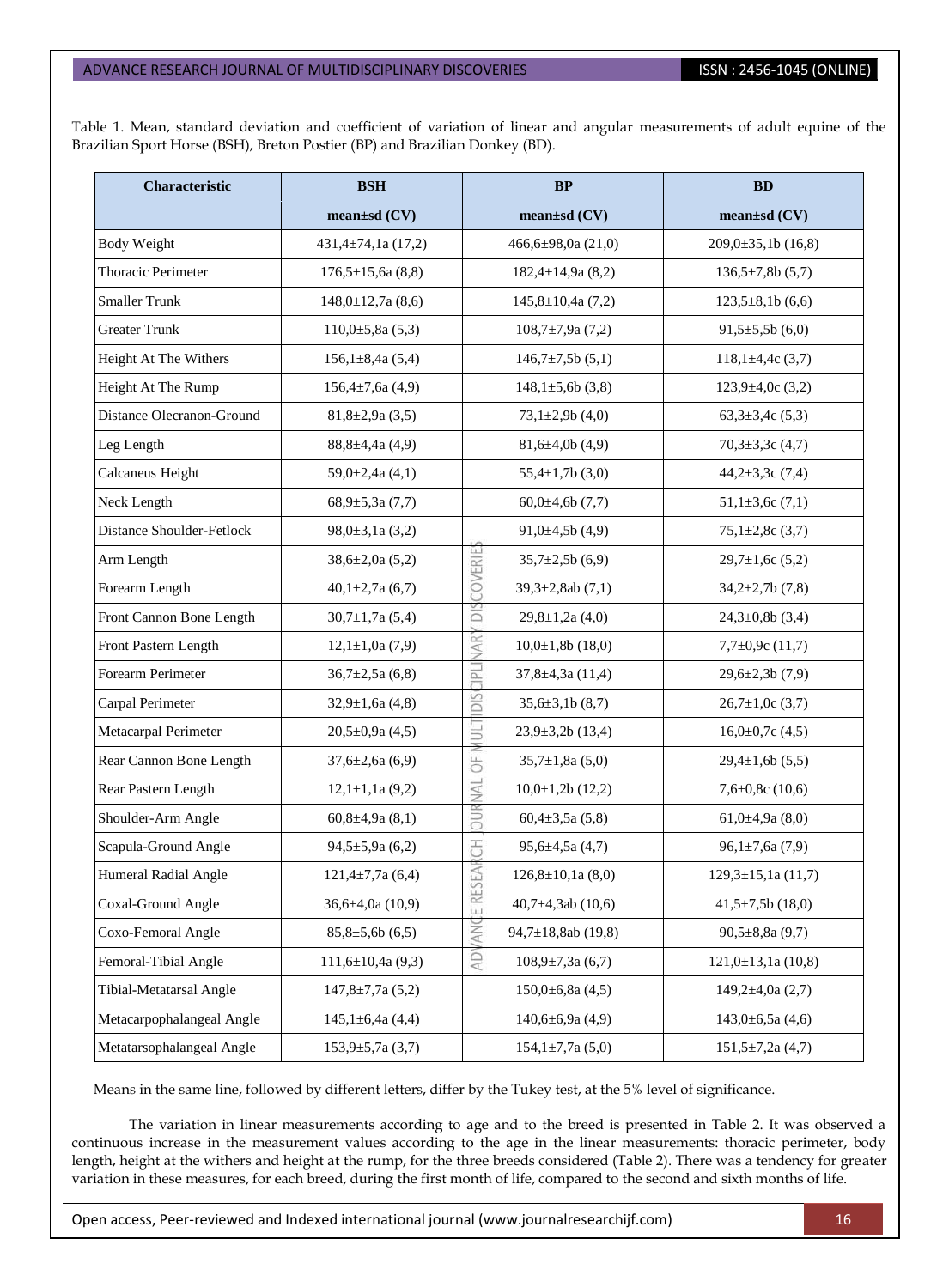Table 2. Variation in linear measures according to age, for the Brazilian Sport Horse (BSH), Breton Postier (BP) and Brazilian Donkey (BD).

| <b>Breed</b> | Age               | $TP$ (cm)                | $GT$ (cm)                               | $HW$ (cm)                | $HR$ (cm)                |
|--------------|-------------------|--------------------------|-----------------------------------------|--------------------------|--------------------------|
|              |                   | $mean \pm sd$ (CV)       | $mean \pm sd$ (CV)                      | $mean \pm sd$ (CV)       | $mean \pm sd$ (CV)       |
|              | at birth          | $80,4\pm5,4(6,8)$        | $70,2{\pm}4,5(6,4)$                     | $99,1 \pm 4,7(4,8)$      | $101,6 \pm 5,0(4,9)$     |
|              | 1 week            | $88,3 \pm 5,6(6,4)$      | $75,2{\pm}4,3(5,7)$                     | $100,9\pm 6,2(6,2)$      | $103,7\pm4,6(4,4)$       |
|              | 2 weeks           | $91,6\pm4,8(5,2)$        | $77,8 \pm 4,0(5,1)$                     | $103,8 \pm 3,4(3,2)$     | $106.0\pm3.8(3.6)$       |
|              | 3 weeks           | $94,8 \pm 5,4(5,7)$      | $82,8 \pm 6,9$ (8,3)                    | $105,3 \pm 4,6$ (4,4)    | $107,9 \pm 4,3$ (4,0)    |
|              | 1 month           | $98,7\pm5,6(5,6)$        | $85,6 \pm 5,6(6,6)$                     | $107,4\pm3,4(3,2)$       | $109,4\pm3,4(3,1)$       |
| BH           | 2 months          | $110,4\pm 6,8(6,1)$      | $96,1\pm5,5(5,7)$                       | $115,0\pm3,9(3,4)$       | $118,0\pm4,2(3,6)$       |
|              | 3 months          | $119,3\pm5,9(4,9)$       | $103.3 \pm 5.0$ (4.8)                   | $121,0\pm3,7(3,1)$       | $124,4\pm3,9(3,1)$       |
|              | 4 months          | $128,6 \pm 7,2(5,6)$     | $109,2{\pm}6,1(5,6)$                    | $126,6\pm4,8(3,8)$       | $129,6 \pm 6,1(4,7)$     |
|              | 5 months          | $133,6 \pm 6,3(4,7)$     | $113,2 \pm 4,5(3,9)$                    | $129,7\pm4,3(3,3)$       | $133,1\pm4,2(3,1)$       |
|              | 6 to 12 months    | $153,9\pm 6,9(4,5)$      | $130,7\pm 6,3(4,8)$                     | $143,0\pm5,5(3,9)$       | $146,0\pm 6,3(4,3)$      |
|              | 24 to 30 months   | $166,3\pm11,5(6,9)$      | $143,8 \pm 6,1(4,2)$                    | $151,7\pm4,9(3,2)$       | $153,7\pm4,7(3,0)$       |
|              | 36 months or more | $179,4\pm 15,8(8,8)$     | $151,2\pm 15,1(10,0)$                   | $157,6 \pm 8,7(5,5)$     | $157,4\pm8,2(5,2)$       |
|              | at birth          | $84,0\pm0,8(1,0)$        | $68,8 \pm 3,0$ (4,3)                    | $94,3 \pm 3,1$ (3,3)     | $94.3 \pm 3.5(3.7)$      |
|              | 1 week            | $92,0\pm2,8(3,1)$        | $74,5\pm10,6(14,2)$                     | $96,0\pm4,2(4,4)$        | $97,0\pm4,2(4,4)$        |
|              | 2 weeks           | $97,0\pm2,6(2,7)$        | $77,7\pm6,5(8,4)$                       | $98,7\pm4,2(4,2)$        | $100,7\pm4,5(4,5)$       |
|              | 3 weeks           | $100,5\pm2,3(2,3)$       | $82,3\pm 6,3(7,6)$                      | $101,8 \pm 3,9$ (3,8)    | $104.3 \pm 3.6$ (3.4)    |
| <b>BP</b>    | 1 month           | $104,5\pm3,1(3,0)$       | $87,0\pm3,9$ (4,5)                      | $103,3\pm2,9(2,8)$       | $105,8\pm2,6(2,5)$       |
|              | 2 months          | $115,5 \pm 6,2(5,4)$     | $96,5\pm6,2(6,5)$                       | $109,8 \pm 5,1(4,7)$     | $112,3 \pm 4,5(4,0)$     |
|              | 3 months          | $123,3 \pm 4,1(3,3)$     | $102,8 \pm 6,4(6,2)$                    | $113,0\pm4,3(3,8)$       | $116,9\pm5,0(4,3)$       |
|              | 4 months          | $131,0\pm5,7(4,3)$       | $104,0\pm5,7(5,4)$                      | $116,5\pm4,9(4,2)$       | $121,5\pm 6,4(5,2)$      |
|              | 5 months          | $138,0 \pm 5,7(4,1)$     | $\text{H}_0, 0 \pm 4, 2$ (3,9)          | $120,0\pm5,7(4,7)$       | $124,0\pm5,7(4,6)$       |
|              | 6 to 12 months    | $158,5\pm9,2(5,8)$       | $135,0\pm2,8(2,1)$                      | $135,5 \pm 3,5(2,6)$     | $137,5 \pm 2,1(1,5)$     |
|              | 24 to 30 months   | $165,5\pm5,4(3,3)$       | $138,5\pm7,3(5,3)$                      | $140,3\pm7,9(5,6)$       | $144,0\pm7,2(5,0)$       |
|              | 36 months or more | $189,1\pm11,6(6,2)$      | $151,6\pm9,1(6,0)$                      | $149,3 \pm 5,9(4,0)$     | $149,9\pm4,0(2,7)$       |
|              | at birth          |                          | O<br>$\overline{\phantom{a}}$           |                          |                          |
|              | 1 week            |                          | ΔÁ                                      |                          |                          |
|              | 2 weeks           |                          | <b>SURI</b><br>$\overline{\phantom{a}}$ |                          |                          |
|              | 3 weeks           | $\overline{\phantom{a}}$ | 舌<br>$\blacksquare$                     | $\overline{\phantom{a}}$ |                          |
|              | 1 month           |                          | $\sim$<br>⊴                             |                          |                          |
| JB           | 2 months          | $\qquad \qquad -$        | £S                                      | $\qquad \qquad -$        |                          |
|              | 3 months          | $\overline{\phantom{0}}$ | 出<br>$\overline{\phantom{a}}$           |                          |                          |
|              | 4 months          | $\qquad \qquad -$        | <b>AN</b><br>$\overline{\phantom{a}}$   | $\overline{\phantom{a}}$ | $\overline{\phantom{a}}$ |
|              | 5 months          | $\overline{\phantom{0}}$ | Q                                       |                          |                          |
|              | 6 to 12 months    | $120,0\pm3,6(3,0)$       | $109,2{\pm}4,2(3,8)$                    | $111,9\pm4,3(3,8)$       | $116,8 \pm 4,2(3,6)$     |
|              | 24 to 30 months   | $132,5 \pm 3,0(2,3)$     | $120,3\pm 6,8(5,6)$                     | $117,4\pm4,8(4,1)$       | $122,9 \pm 4,3$ (3,5)    |
|              | 36 months or more | $147,0\pm6,2(4,2)$       | $132,3 \pm 3,2(2,4)$                    | $120,0\pm2,6(2,2)$       | $126,3\pm1,5(1,2)$       |

TP: thoracic perimeter (cm); GT: greater trunk (cm); HW: height at the withers (cm); HR: height at the rump (cm).

Table 3 present values about the morphological patterns for the evaluated breeds. BSH breed presented a lower value of higher trunk index compared to the other breeds (P <0.05). As expected, because the Breton Postier breed was selected for traction, they presented higher values of the cannon bone index than the other breeds evaluated  $(P \le 0.05)$ . Considering the height to length index between the different breeds and ages (Table 2), we found a decreasing trend in proportion with the advancing age. That is, when the animals are younger, they are taller than long, with indexes around 1.3, becoming equivalent in height and body length when adults, with relationships around 1.0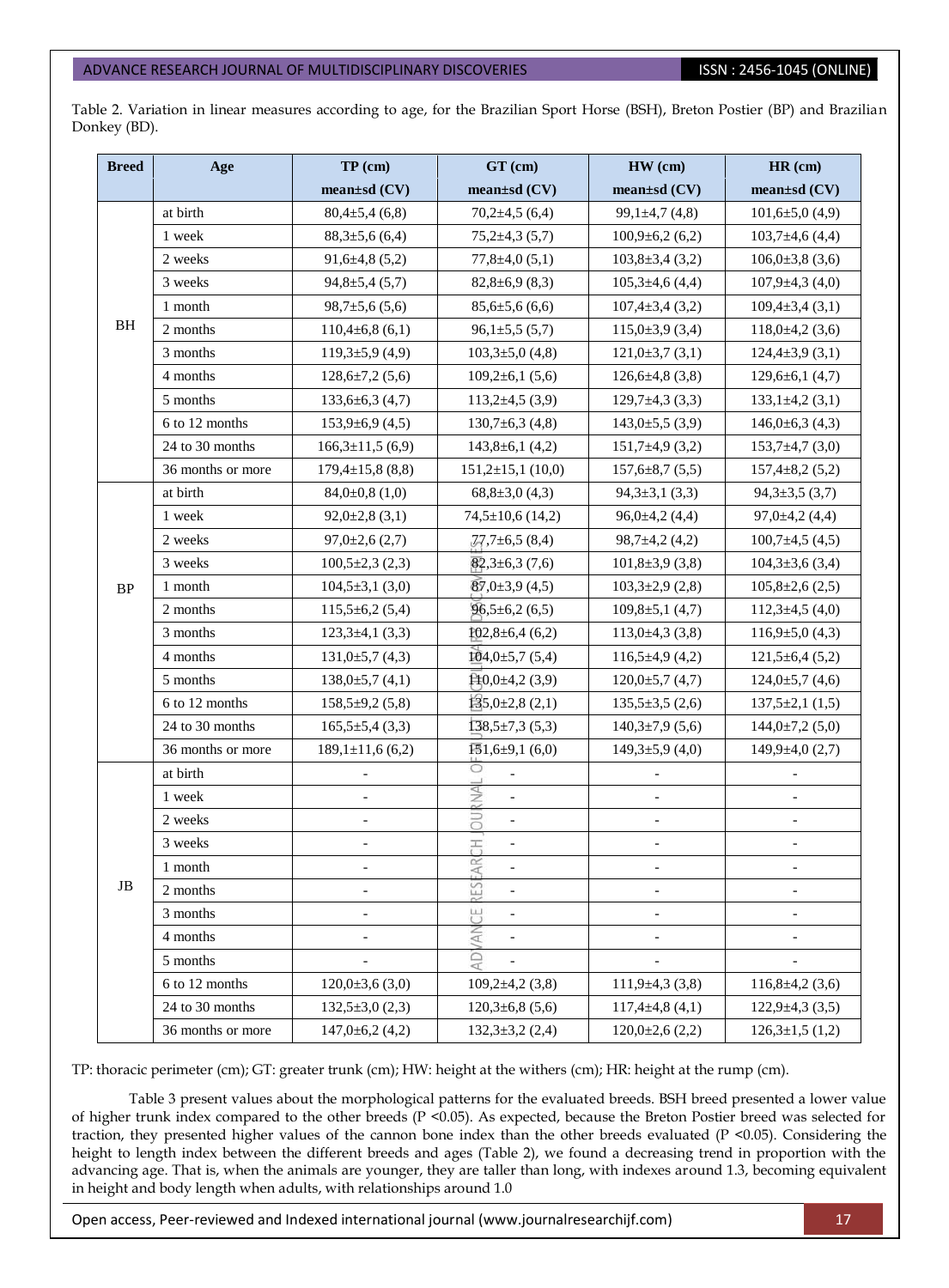Table 3. Mean, standard deviation and coefficient of variation of morphological patterns of adult Brazilian Sport Horse (BSH), Breton Postier (BP), Brazilian Donkey (BD).

| <b>Índices</b>         | <b>BH</b>                  | BP                   | JB                                       |
|------------------------|----------------------------|----------------------|------------------------------------------|
|                        | média±dp (CV)              | média±dp (CV)        | $m\acute{e}di\acute{a}\acute{e}d$ p (CV) |
| scapula ndex           | $24,5 \pm 1,1a(4,6)$       | $25,0\pm1,2a(4,9)$   | $25,2\pm 1,1a(4,3)$                      |
| minor trunk index      | $65,3\pm6,1\text{b}$ (9,4) | $69,2\pm7,2a(10,4)$  | 74,7±4,4a (5,8)                          |
| major trunk index      | $83,0\pm9,5b(11,4)$        | $88,3\pm10,0a(11,3)$ | 101,1±5,8a (5,7)                         |
| cannon bone index      | $13,2\pm0,6b(4,5)$         | 15,7±1,8a (11,2)     | $13,9\pm1,1b(8,1)$                       |
| height to lenght index | 95,3±14,5a (15,2)          | 88,4±14,2a (16,1)    | $81,8\pm 6,5a(8,0)$                      |

Means in the same line, followed by different letters, differ by the Tukey test, at the 5% level of significance.

The estimated body index indicated that animals of the Brazilian Sport Horse breed were mostly classified as mediolineus, the BP animals as brevilineus and the BD animals as longilineus. The dactyl-thoracic index did not show any variation among the studied breeds, all breeds being classified as hypermetric. Little variation was observed among the evaluated breeds as to the load index in the cannon bone, ranging from 5.3 in the BSH, 5.5 in the Bretons to 6.5 in the Brazilian Donkeys.

53

**DISCOVERI** 

**MULTIDISCIPLINARY** 

5

**JOURNAL** 

**RESEARCH** 

ADVANCE

# **V. DISCUSSION**

Considering the linear body measurements recorded on BSH breed by Godoi et al. (2013), the mean values of the linear measures regarding correspondent ages were similar to those obtained in the present research. However, the standard deviation was higher than that reported by these authors, indicating that the BSH herd of the present study shows greater phenotypic variability in comparison to the herd evaluated by Godoi et al. (2013).

Comparing the body measurements on Mangalarga Marchador horse breed of different ages reported by Cabral et al. (2004b), we found superiority in height at the withers of BSH breed from birth to adulthood. On the other hand, in the Breton Postier breed, there is similarity up to the first month of life, verifying from this point lesser height of these, in relation to Mangalarga Marchador breed. Regarding the Brazilian Donkey, its height is inferior to Mangalarga Marchador breed in all ages evaluated.

The scapula index of the three breeds presented lower values in comparison to the indexes presented by Komosa et al. (2013), indicating that the evaluated animals presented proportionally shorter arms in relation to the height at the withers when compared to the horses evaluated by the referred authors.

Higher values of small trunk index are desirable in speed animals, such as Thoroughbreds. However, in Showjumping animals, such as BSH, intermediate values are more adequate. Komosa et al. (2013) presented values similar to those obtained for Brazilian Donkeys.

The values of cannon bone index obtained for BSH and BD were similar to those obtained by Komosa et al. (2013), being the values obtained for BP higher than those presented by these authors.

Godoi et al. (2013) also presented a tendency to reduce the height to length index with the advancing age and reported ratios of 0.97 in BSH horses from two to three years, indicating a longer length compared to height. From the functional point of view, equivalent equines regarding height and body length are more favoured to show jumping in relation to those with greater body length.

BSH horses evaluated by Godoi et al. (2013) were also classified as mediolineum.

The load index in the cannon bone data was similar to those observed in BSH horses (5.1 to 5.3; GODOI et al., 2013) but higher than those reported for the Mangalarga Marchador breed (4,16; CABRAL et al., 2004b).

# **VI. CONCLUSION**

It was evinced the existence of phenotypic variability, as well as different morphological patterns among and between the evaluated breeds Brazilian Sport Horse, Breton Postier and Brazilian Dunkey.

The animals of the Brazilian Sport Horse breed were mostly classified as mediolineus, the Brazilian Donkey breed as longilineus, while those of the Breton Postier breed, as brevilineus. As for the dactyl-thoracic index, regarding the three breeds, most animals were classified as hypermetric.

# **VII. ACKNOWLEDGEMENT(S)**

We thank CNPq for the grant awarded.